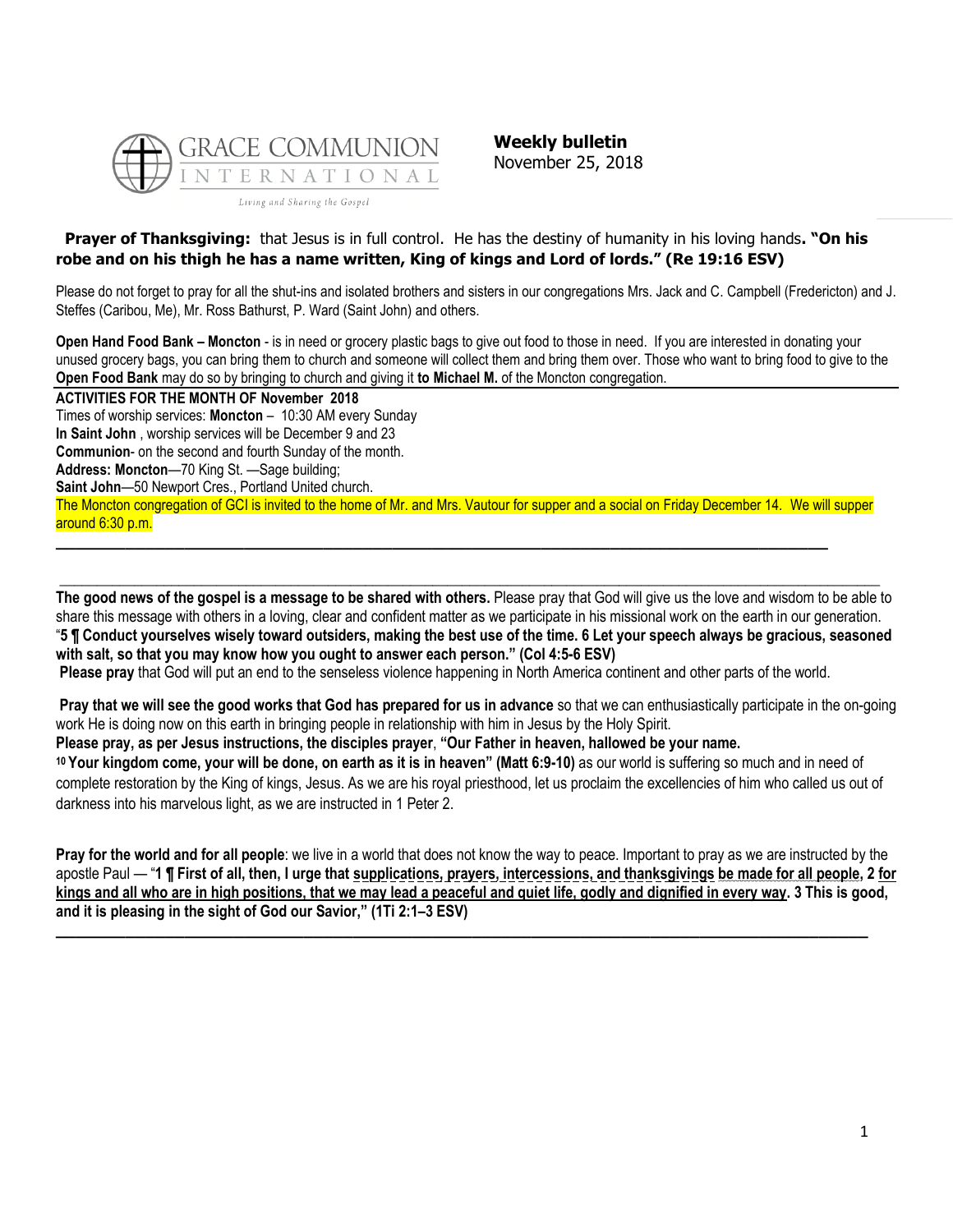### **BIBLICAL QUESTIONS AND ANSWERS**

## **(Fro[m http://thesurprisinggodblog.gci.org\)](http://thesurprisinggodblog.gci.org/)**

#### **By [Ted Johnston](https://www.blogger.com/profile/09417388691953692303)**

In exploring incarnational, Trinitarian theology, questions arise about specific passages of Scripture.

## **[Revelation 13:8;](https://biblia.com/bible/niv/Rev%2013.8) [17:8](https://biblia.com/bible/niv/Revelation%2017.8)**

**13:8 All inhabitants of the earth will worship the beast-- all whose names have not been written in the book of life belonging to the Lamb that was slain from the creation of the world.**

**17:8 The beast, which you saw, once was, now is not, and will come up out of the Abyss and go to his destruction. The inhabitants of the earth whose names have not been written in the book of life from the creation of the world will be astonished when they see the beast, because he once was, now is not, and yet will come.**

#### **How is it that some names are missing from the "book of life" if all humanity is included in God's reconciling love through Jesus?**

We need to consider the literary context of these two statements in Revelation. John writes using a literary genre (style) known as *apocalyptic*. This genre, which was commonly used by Jewish writers in John's day, is highly symbolic. There is not a literal "book of life." The "book of life" is a figure of speech, a symbolic way of referring to those who are in allegiance with the Lamb. These verses in Revelation refer to people who reject the new life that Christ has already secured for them.

**[Daniel 12:2](https://biblia.com/bible/niv/Dan%2012.2) Multitudes who sleep in the dust of the earth will awake: some to everlasting life, others to shame and everlasting contempt.**

#### **If all are included and forgiven, why this prophecy about some receiving "everlasting contempt"?**

Note a similar statement in [2 Thessalonians 1:6-9:](https://biblia.com/bible/niv/2%20Thess%201.6-9) **"God is just: He will pay back trouble to those who trouble you and give relief to you who are troubled, and to us as well. This will happen when the Lord Jesus is revealed from heaven in blazing fire with his powerful angels. He will punish those who do not know God and do not obey the gospel of our Lord Jesus. They will be punished with everlasting destruction and shut out from the presence of the Lord and from the majesty of his power."**

Both of these passages refer to the final judgment when Jesus is "revealed" (sometimes referred to as the 'Second Coming' or Jesus' 'return in glory'). This is the time when all humans will see clearly who Jesus is and thus who they are in union with Jesus. This 'revealing' presents a choice will they say "yes" to their inclusion in Christ, or will they say "no"?

This decision neither creates nor destroys their inclusion, but it does determine their attitude toward it—whether they will accept God's love for them and enter the joy of the Lord, or continue in alienation and frustration (and thus in shame and everlasting contempt and destruction). The destruction is a self-destruction as they refuse the purpose for which they have been made, and the redemption that has already been given to them. In the Judgment, everyone will face Jesus, the Judge who died for all, and they will have to decide whether they will trust him. Those who trust their Savior take part in the joy of the life God has given them in Christ. Those who reject him continue in their hostility and the hell that goes with it.

# **[Matthew 6:14-15](https://biblia.com/bible/niv/Matt%206.14-15)**

**14 "For if you forgive men when they sin against you, your heavenly Father will also forgive you. 15 But if you do not forgive men their sins, your Father will not forgive your sins."**

#### **Does this statement from Jesus contradict the key teaching of Trinitarian, incarnational theology that God, in Christ, has forgiven all people?**

The answer is no. This statement is part of Jesus' Sermon on the Mount (which spans Matthew chapters 5-7). In this sermon, Jesus is telling his disciples about the nature of life in his kingdom, which means life with him under God's rule. Because Jesus is here, the kingdom is now present. And what Jesus describes in this sermon is what his followers will experience in his presence - how he thinks about all things, and how he relates both to God and to people. This experience of Jesus' life and love occurs now, in this world, but comes to fullness in the age yet to come. In the [Matthew 6:14-15](https://biblia.com/bible/niv/Matt%206.14-15) part of his sermon, Jesus mentions the subject of forgiveness in the midst of teaching about prayer. A superficial reading of this statement might lead one to conclude that what we do (or do not do) conditions the Father's desire to forgive us. However, what we learn in the totality of this sermon, and indeed from Jesus' entire ministry, is that the Father's forgiveness toward us is NOT conditioned upon us (our behavior or our attitude).

Note that Jesus' statement is given in the form of a warning. He warns his followers against succumbing to the temptation to resist God's unconditional forgiveness. If they do so, they will fail to experience the benefits of that forgiveness in their hearts and lives. Jesus point is that if we cling to a heart of unforgiveness - harboring ill will toward others, rather than seeking reconciliation through forgiveness - the fact of our unforgiveness will block our own reception (experiencing) of God's forgiveness. *In short, hearts closed toward one's neighbor are also closed toward God.*

However (and this is a vital point derived from the whole of Scripture), our unwillingness (or inability) to forgive others does not change the Father's mind about us. His mind toward us is set, conditioned only by the finished work of Jesus on our behalf. God, in Christ, has made up his mind once and for all about us. In Christ, he has forgiven us all.